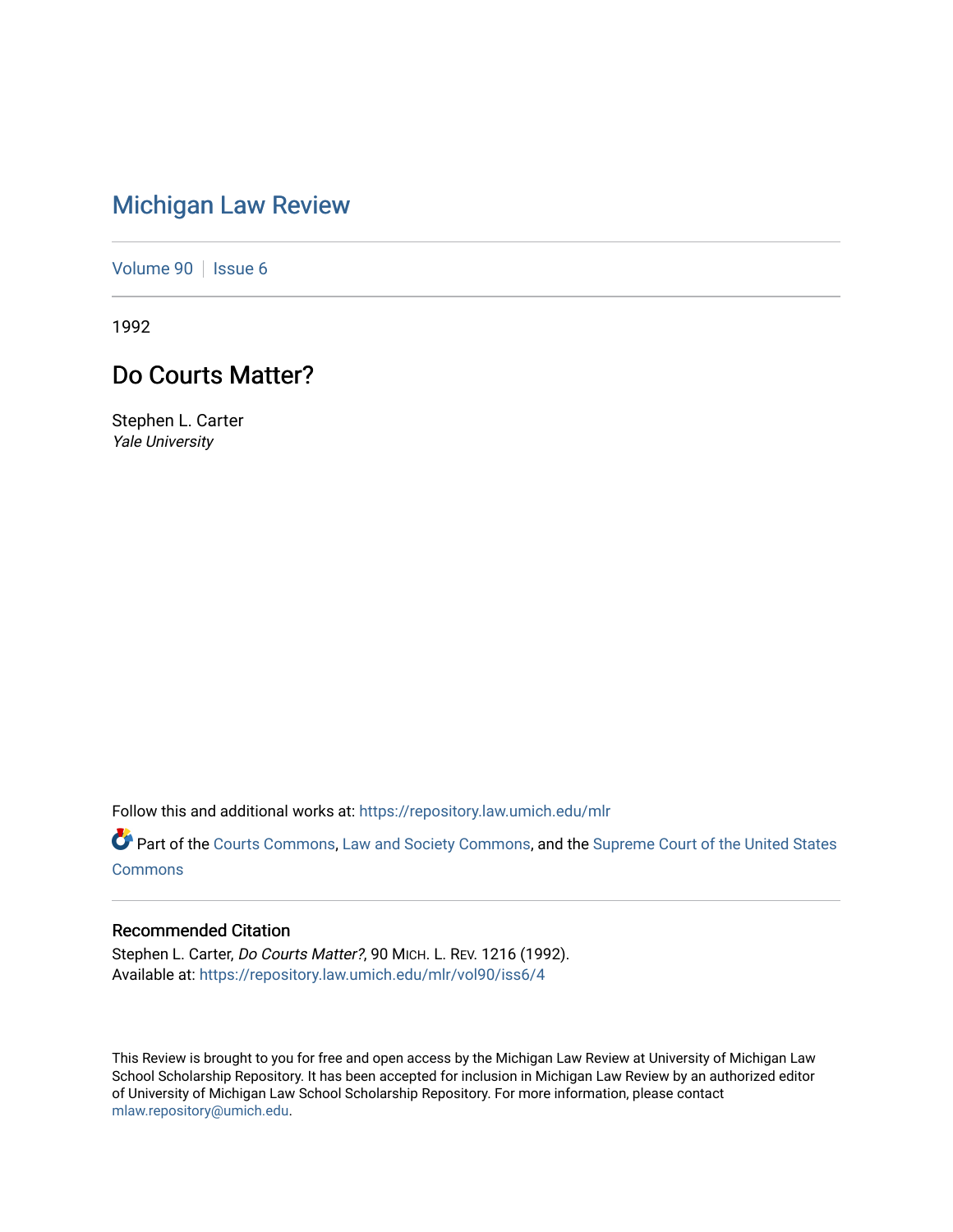## **DO COURTS MATTER?t**

*Stephen L. Carter\** 

THE HOLLOW HOPE: CAN COURTS BRING ABOUT SOCIAL CHANGE? By *Gerald* N. *Rosenberg.* Chicago: University of Chicago Press. 1991. Pp. xii, 425. \$29.95.

One of the nation's most prominent journalists recently referred to the President's ability to staff the Supreme Court as "his single most important duty" $\frac{1}{1}$  - ranking, it seems, ahead of the duty to keep the peace or the duty to administer the affairs of the federal government. One can understand that judgment, whether or not one shares it, for the received wisdom of contemporary American politics is that the Supreme Court wields enormous power to affect the future course of American society. Thus, the bitter battles over who gets to serve on the Supreme Court do not, as Robert Bork would have it, constitute part of a larger culture war;<sup>2</sup> rather, the struggles proceed from the widespread perception that the outcome matters, and matters a lot. In our constitutional mythos, the selection of the right Justice — or the wrong one  $-$  can change the course of American history, moving us forward, setting us back, holding the course, or charting a new one.

Since the pioneering work of Robert A. Dahl, most theorists have viewed the Court as one of many actors in the development of national policies on a variety of issues. 3 The implication is that the Justices are serious players in the game of societal transformation. Some scholars, Alexander Bickel to the fore, have been more cautious, suggesting a Court of limited ability to make changes.<sup>4</sup> Bruce Ackerman, for example, has compared the Court to a group of brakemen sitting in the last car of a train, able to make it stop but not to make it go. $5 \text{ Y}$ et in the popular image  $-$  the one enshrined by the political rhetoric of left

- 4. *See* ALEXANDER M. BICKEL, THE LEAST DANGEROUS BRANCH: THE SUPREME COURT AT THE BAR OF POLITICS (1962).
- 5. *See* Bruce Ackerman, *Constitutional Politics/Constitutional Law,* 99 YALE L.J. 453, 546- 47 (1989).

t © 1992 by Stephen L. Carter.

<sup>\*</sup> William Nelson Cromwell Professor of Law, Yale University. B.A. 1976, Stanford; J.D. 1979, Yale. - Ed.

<sup>1.</sup> Anthony Lewis, *Wreck or Rescue?,* N.Y. TIMES, Apr. 5, 1992, § 4, at 17.

<sup>2.</sup> ROBERT H. BORK, THE TEMPTING OF AMERICA: THE POLITICAL SEDUCTION OF THE LAW 343 (1990).

<sup>3.</sup> *See* Robert A. Dahl, *Decision-Making in a Democracy: The Role of the Supreme Court As a National Policy-Maker,* 6 J. PUB. L. 279 (1957).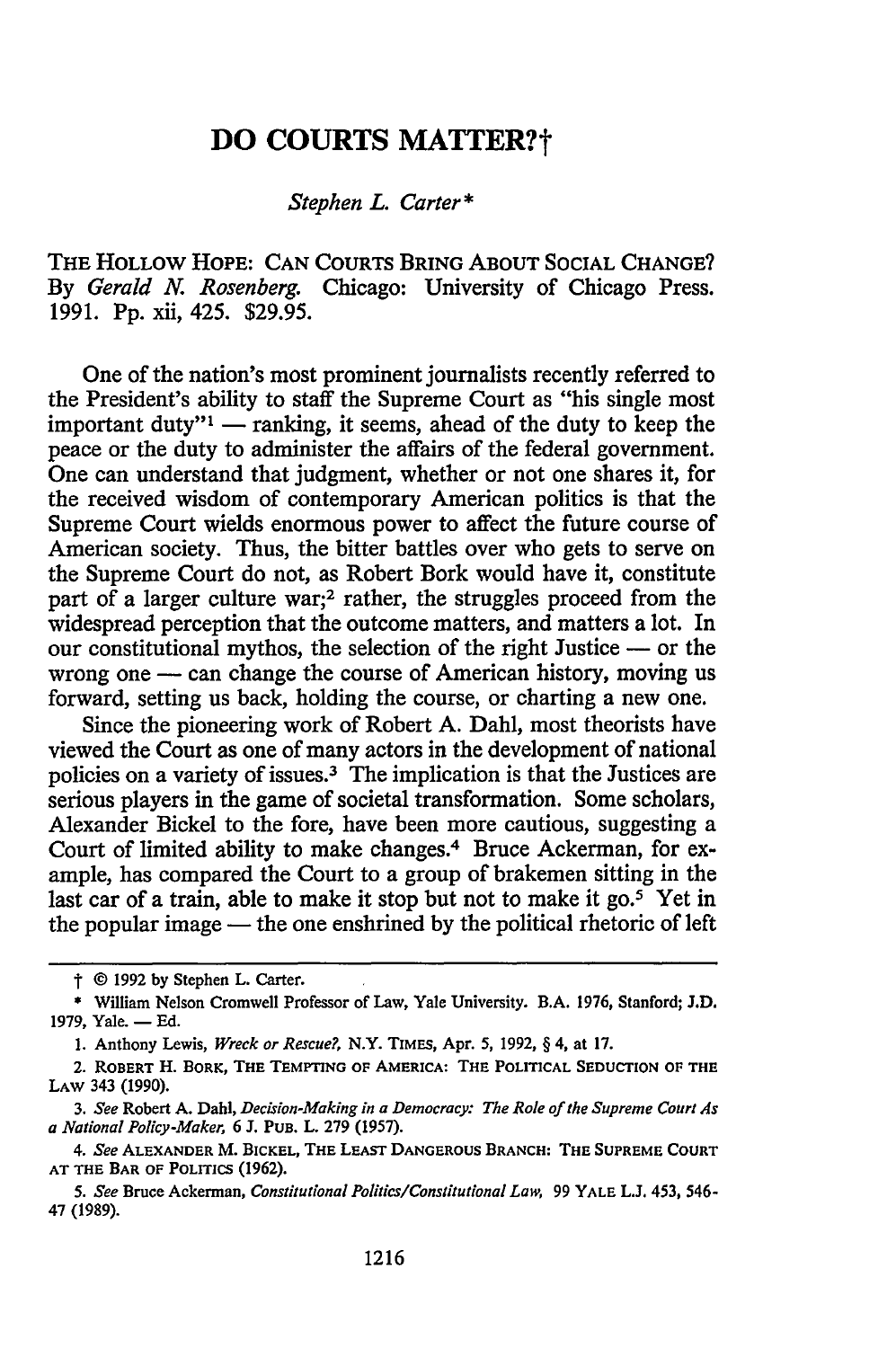and right alike  $-$  the Justices ride right up in the engine and choose which track to take.

Political scientist Gerald Rosenberg,<sup>6</sup> in his new book *The Hollow Hope: Can Courts Bring About Social Change?,* challenges this conventional wisdom. Rosenberg claims that the courts matter a good  $deal$  less than our rhetoric insists  $-$  or, more formally, that their power to produce significant social change, whether directly through their own decrees or indirectly through sparking other societal forces into activity, is less than Americans have come to believe.

Rosenberg erects two models of judicial behavior: the Dynamic Court model, under which Supreme Court decisions exert important influence on the direction of the society, and the Constrained Court model, under which various limitations on the Court's power make such influence minimal. After analyzing a variety of hotly debated constitutional issues, Rosenberg comes out for a modified version of the much-maligned Constrained Court model which, he says, "best capture[s] the capacity of the courts to produce significant social reform" (p. 336). In fact, Rosenberg suggests that all the old metaphors of judicial weakness, from Hamilton to Bickel, are truer than today's scholars seem to think - implying that our politics, and even our scholarship, should be little concerned with the output of the courts because there is little that the courts can actually accomplish.

A part of the American mythos already accepts this claim, for competing sides in any struggle over constitutional meaning always argue that the law is already as they say it should be. The norms of legal argument hardly permit anything else, which is perhaps what Publius really had in mind in insisting in *Federalist No. 78* that the judicial branch possesses neither force nor will. That the courts simply construe the law is hornbook civics. Even if smart theorists know that it is nonsense, the public, which probably also knows better, still cherishes the ideal of judicial weakness, which is one reason that political rhetoric about "strict construction" - fortunately, never defined - plays so well on the stump. The effort to show that the courts do not make new law has led to some very peculiar results, such as the insistence by former Attorney General Edwin Meese that *Brown v. Board of Education* 7 represented the rediscovery of an original understanding that *Plessy v. Ferguson* s had ignored.9 Still, such an argument is much in keeping with the ideal that the courts possess little power in American life.

<sup>6.</sup> Assistant Professor of Political Science and Instructor in Law, University of Chicago. Professor Rosenberg was a student of mine in a seminar on Separation of Powers at Yale Law School in 1983.

<sup>7. 347</sup> U.S. 483 (1954).

<sup>8. 163</sup> U.S. 537 (1896).

<sup>9.</sup> Edwin Meese III, *The Battle for the Constitution,* POLY. REv., Winter 1986, at 32, 34.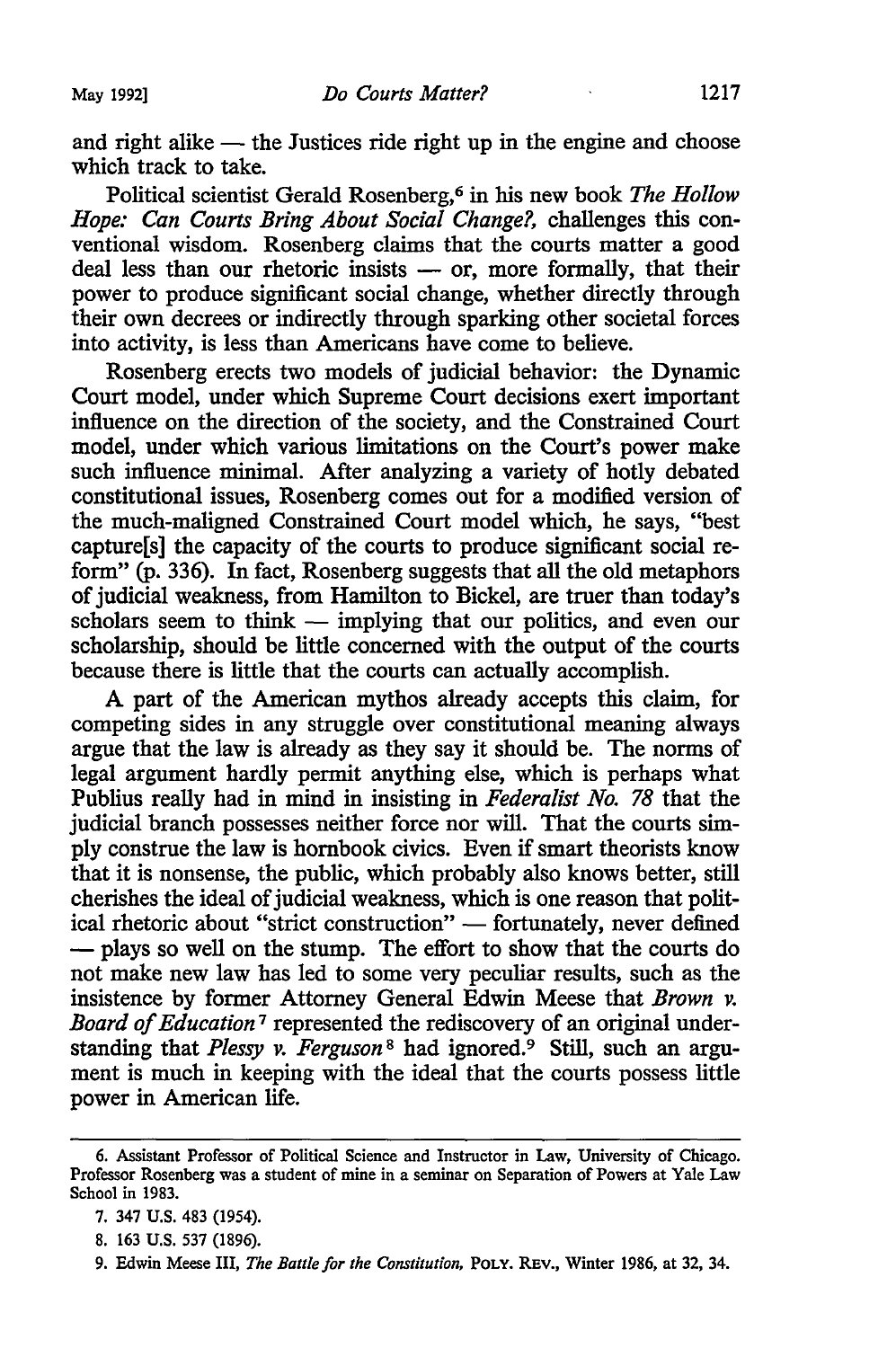But hardly anyone really believes this. Most Americans seem to think the courts have, or should have, sufficient authority to protect favored "constitutional" rights. The *mythos* of judicial weakness is most emphatically brushed aside during the campaigns (there is no other word) for and against the candidates (still no other word) for election (yet again, no other word) to the Supreme Court. At those defining moments of the people's relationship to their judicial branch, we discover all too often that we want not a least dangerous branch, nor even an independent one - rather, we want a branch possessed of considerable power yet willing to exercise that power only in accordance with our will. By the rhetoric of the President and the Senate, at least, *servant* is not too extreme a word to describe the judiciary's relationship to the public. If our fondest desire is to staff the bench with people whose votes on crucial issues are promised in advance, we certainly cannot use the word *judge* to describe the people the process produces. 10 But our tendency to treat the Justices as servants surely is bottomed on our fear of their power.

Rosenberg suggests that this fear is unfounded  $-$  that the courts are less powerful engines of change than we seem to think. The endless squabbling over judicial personnel, Rosenberg implies, wastes enormous energy; if we wish to influence public policy, we should not be so interested in the courts, for they cannot effect significant changes in American society. According to Rosenberg, the Supreme Court might be part of a social movement, but it is rarely the motive force and never the key player.

Rosenberg's analysis of *Brown v. Board of Education,* the paradigmatic case of judicial involvement in social change, best illuminates his thesis. In the orthodox view, *Brown* was a watershed, the crucial development in the movement to abolish legal segregation. Rosenberg, however, seems to delight in challenging the orthodoxy: "[T]here is little evidence that *Brown* helped produce positive change," he tells us, but "there is some evidence that it hardened resistance to civil rights among both elites and the white public" (p. 155). Rosenberg offers evidence that rates of school desegregation changed little during the decade after *Brown,* as the courts pressed their lonely battle for supremacy (pp. 49-57). In the particular case of the South, he insists, "virtually *nothing happened"* (p. 52); statistics on segregation were as dismal in 1964 as they had been in 1954. Other commentators have pointed to the Court's unanimity and steadfastness as critical to general obedience of the *Brown* decrees, but Rosenberg's god is data: "Despite the unanimity and forcefulness of the *Brown* opinion, the Supreme Court's reiteration of its position and its steadfast refusal to yield, its decree was flagrantly disobeyed" (p. 52). The enactment of

<sup>10.</sup> The themes in this paragraph are developed more extensively in Stephen L. Carter, *The Confirmation Mess, Revisited,* 84 Nw. U. L. R.Ev. 962 (1990).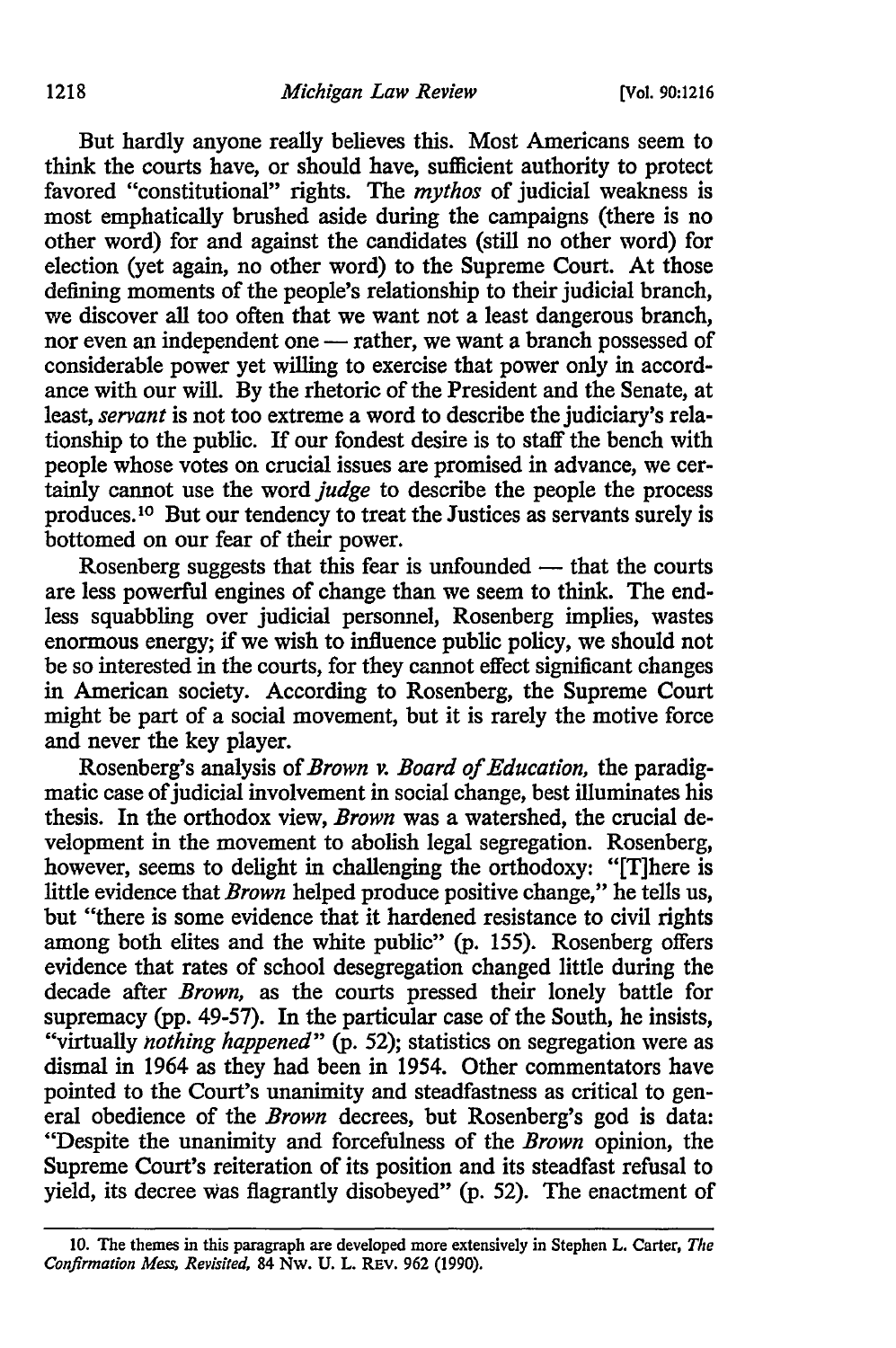the 1964 Civil Rights Act, he says, tipped the balance  $-$  and rather dramatically at that, for the Southern states, with federal funding at issue, at last began to vield.<sup>11</sup>

The trouble, according to Rosenberg, is that the Dynamic Court model simply didn't work for school desegregation. The courts, he says, were constrained by a variety of rather Bickelian factors, notably the lack during the first decade after *Brown* of "the active support of political elites" (p. 74). The equivocation at the national level, he argues, encouraged private citizens and local government actors (and sometimes lower courts) to continue their resistance at the state level. "The only way to overcome such opposition," he writes, "is from a change of heart by electors and by national political leaders"  $(p. 81)$  a change reflected in subsequent legislation. In the desegregation realm, he concludes, "it is clear that paradigms based on court efficacy are simply wrong" (p. 105).

Rosenberg does not rest with this astonishing rebuttal of the received wisdom on *Brown*; instead, he trots out a variety of data in an effort to demolish one icon of liberal constitutionalism after another. His dismissal of the efficacy of the Court's effort to reform criminal procedure is succinct: "The revolution failed" (p. 335). Women's rights? There is, Rosenberg says, "little evidence that Court action was of help in ending discrimination against women" (p. 247). He is equally unpersuaded that clever litigation strategies can lead to liberal results by eliciting broad judicial readings of remedial statutes: "Environmentalists," Rosenberg concludes, "made only modest gains through the courts  $\dots$ ."<sup>12</sup> Even on reapportionment, cited by John Hart Ely as the one area where court decisions once implemented can never be overturned, 13 Rosenberg is unconvinced: "Reapportionment . . . did not always, or even often, achieve the goals the reformers desired" (p. 301).

On today's hottest of hot-button issues, abortion, Rosenberg runs into some difficulty. He concedes that the courts have had some effect, for the number of abortions has increased since *Roe v. Wade* 14 was decided in 1973 (pp. 178-80). But they increased in the years before *Roe* as well, and public opinion on abortion, he tells us, has changed

13. JOHN HART ELY, DEMOCRACY AND DISTRUST 121 (1980).

14. 410 U.S. 113 (1973).

<sup>11.</sup> P. 52. Rosenberg carries the same analysis through other areas in which legislative action followed court action by many years, including voting (pp. 57-63), housing (pp. 67-70), and public accommodations (pp. 65-67).

<sup>12.</sup> P. 278. William N. Eskridge has argued that congressional overrides of Supreme Court statutory interpretations are relatively rare not because the Court is powerful, but because the Justices are unlikely to interpret a statute in a way that is contrary to the preferences of the *current* (as against the *enacting)* Congress. *See* William N. Eskridge, Jr., *Overriding Supreme Court Statutory Interpretation Decisions,* 101 YALE L.J. 331, 378 (1991). If this is so, it implies a further limitation on the litigation strategy, for litigants will rarely obtain from the Court what they could not obtain in the political process.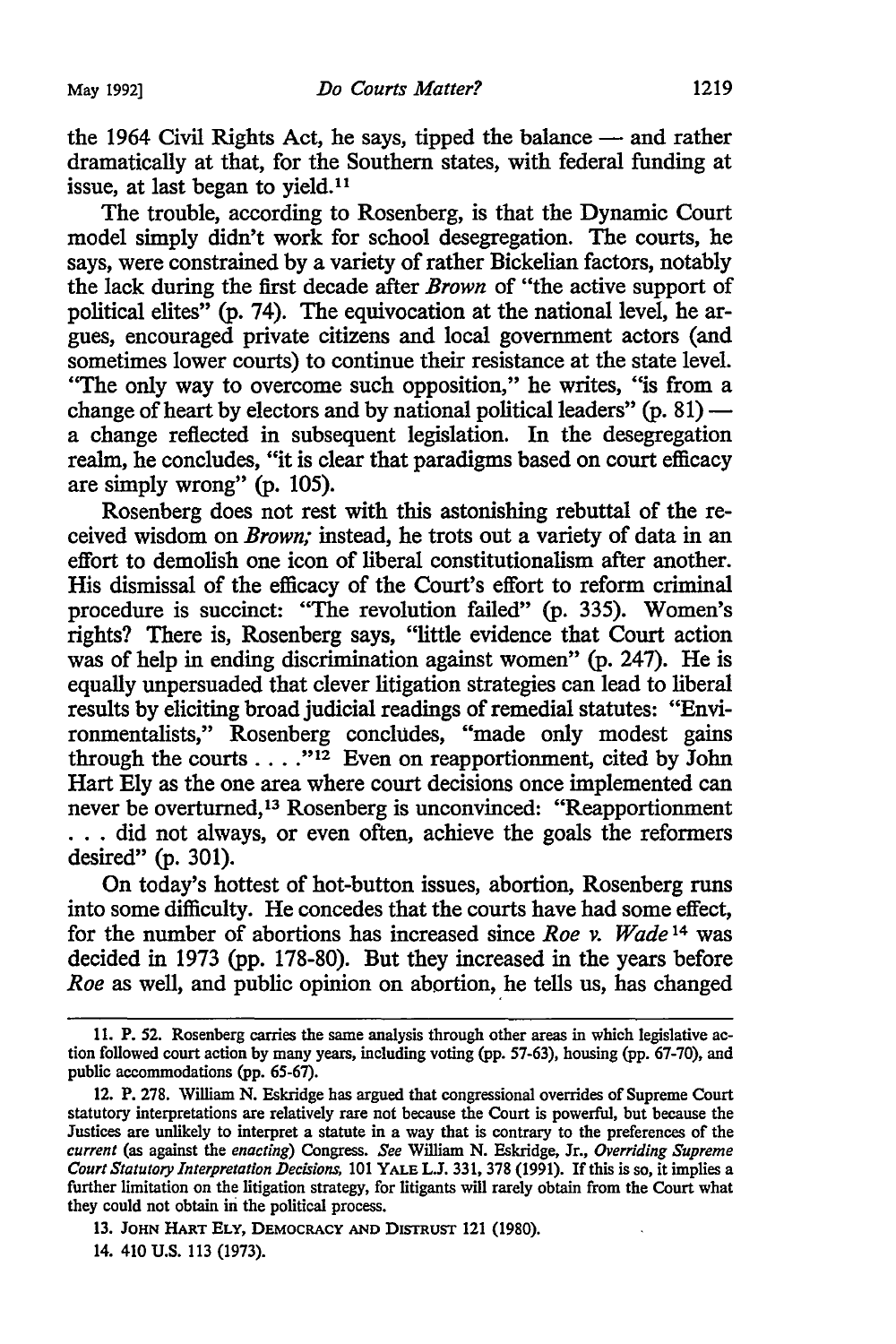little over the past twenty years (pp. 182-89). Moreover, important elements of the medical establishment have always opposed abortion, or supported it only weakly. In fact, Rosenberg tells us, in the years since *Roe*, "abortion services have remained centered in metropolitan areas and in those states which reformed their abortion laws and regulations prior to the Court's decisions" (p. 195). The key change in abortion practice has come in the marketing of health care services  $$ for what *Roe* really created was legal space for a new provider, the abortion clinic (pp. 195-99). For the rest of the medical world, business has continued much as before, suggesting that, were *Roe v. Wade*  to be overturned and many states subsequently to outlaw abortion, the principal market event would be the disappearance of the clinics. This would seem to be a genuine change wrought directly by judicial edict, and thus a challenge to his theory, but Rosenberg's conclusion remains the same: "[T]he Court is far less responsible for the changes that occurred than most people think" (p. 201).

Rosenberg goes beyond the assertion that litigation strategies rarely if ever produce significant change. He argues, correctly, that they are often counterproductive, for they can distort perceptions about where resources are needed (pp. 339-42). In the particular case of abortion, Rosenberg notes that "reliance on the Court seriously weakened the political efficacy of pro-choice forces. After the 1973 decisions, many pro-choice activists simply assumed they had won and stopped their pro-choice activity.  $\ldots$  The political organization and momentum that had changed laws nationwide dissipated in celebration of the Court victory" (p. 339). The result, of course, was that pro-choice forces abandoned the political arena to pro-life forces and then professed surprise when pro-life forces won important electoral victories. The current broad public support for at least some abortion rights has arisen largely because of the more recent decision of pro-choice forces to return to the grass roots - the place, Rosenberg tells us, where real social changes take place (p. 341).

There, in fine, is Rosenberg's thesis: the courts can work some changes in the society, but far fewer than most people seem to think. People, not the courts, make social movements. It is not the Supreme Court that integrated schools, he insists, but a Congress that enacted legislation to take away federal funds from schools that would not change. It is not the Supreme Court that created broad abortion rights, but a coalition of activists working at the grass roots level all across America. As for criminal justice, the court decisions that are so politically controversial are widely disregarded and have barely registered any effect at all in data about crime and punishment - presumably because, unlike desegregation and abortion, the issue lacks a powerful constituency.

In a sense, this thesis should have lost the capacity to surprise, for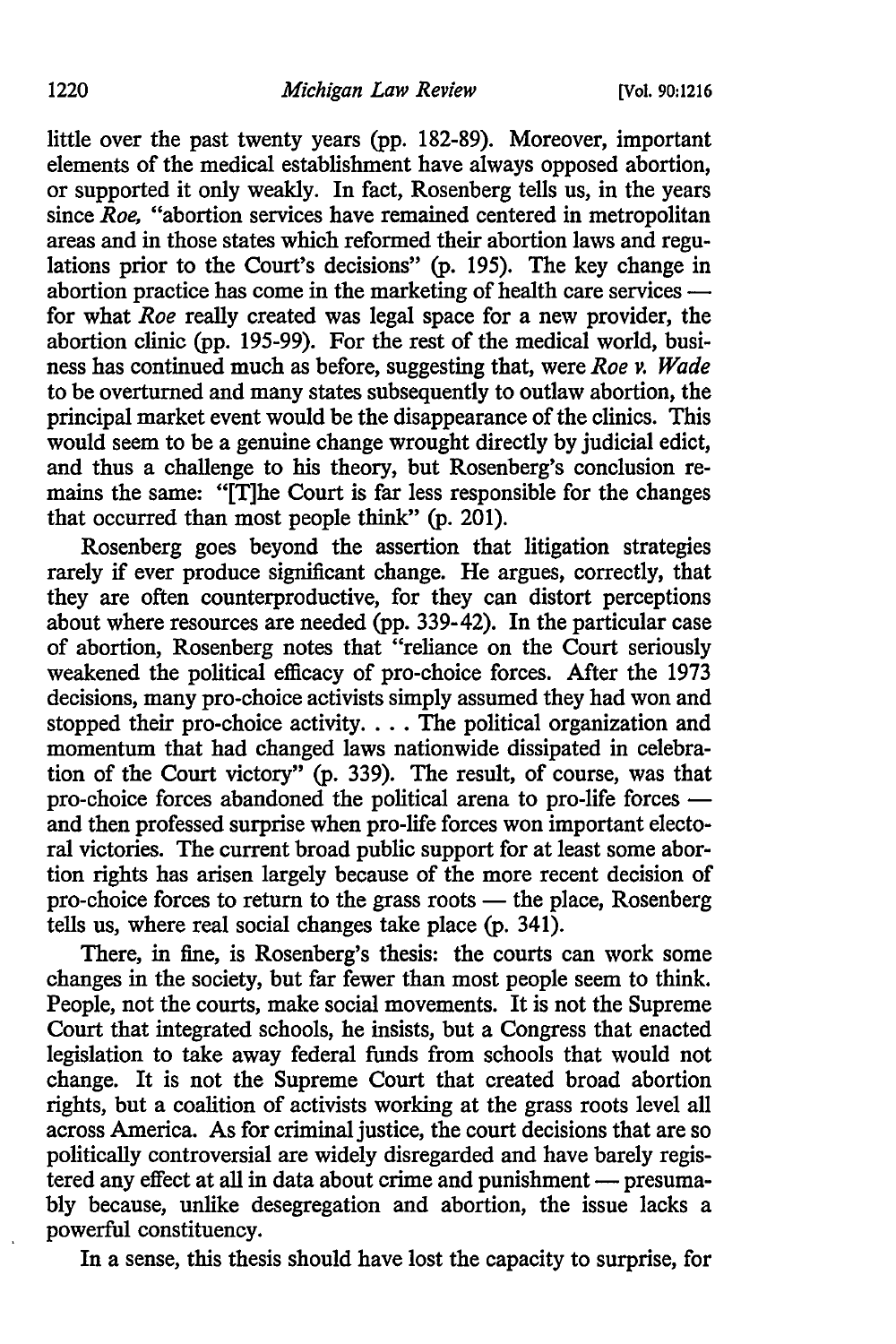constitutional theorists should have understood since Bickel that courts operate under a variety of constraints that make them relatively inefficient engines of social change. But a misreading of the relationship of the Supreme Court to the civil rights movement has combined with the typical elite impatience with ordinary politics to lead an entire generation of scholars into a dubious effort to explain how a wide variety of rights are already in the Constitution  $-$  as though, should the courts agree, the social changes that the scholars seek would, like magic, come to pass. If, as Rosenberg insists, courts cannot bring about major social changes, then the great bulk of contemporary constitutional theory, which assumes otherwise, is a waste.

Although it occasionally drowns the reader in a sea of statistics, *The Hollow Hope* is engagingly written and thoughtfully reasoned. Still, Rosenberg must overstate his thesis somewhat to make his point, which is a shame, because the world would be far better were matters as he describes them. Abortion, he ought to concede, is simply not a good case for his theory  $-$  but then, it is not a good case for most constitutional theories. As for *Brown,* Rosenberg gets so caught up in the arcana of the measurable (e.g., what was the rate of change in contributions to the NAACP?) that he gives short shrift to the decision's vital importance as a confidence-building device for those who were fighting for reform.

To be sure, Rosenberg does not claim that court decisions are meaningless, and he readily concedes that they possess a certain symbolic significance. Even if Rosenberg sometimes carries his thesis too far, it is refreshing to find someone at last looking at the data rather than resting on the usual assertions of vast judicial power. For decades now, conservative critics of the Supreme Court have charged that the Justices are usurping the political functions of the people's elected representatives, and social reformers have complained bitterly that the Court is no longer a reliable ally. If Rosenberg is right, however, there is less to worry about than critics on either side have assumed, for the courts make little policy, or, rather, the policy they make makes little difference. Even if the courts actively try to make policy  $-$  as Rosenberg concedes they do, and often  $-$  they do not succeed.

Or, more properly, if they do succeed, they succeed because of the interplay of forces larger than themselves. A court might join itself to a social movement, as the Warren Court did in *Brown v. Board of Education* and as some would argue the Burger Court did in *Roe v. Wade* and its progeny (although others would say that it is the Rehnquist Court that joined forces with a social movement in *Webster v. Reproductive Services* 15 and its progeny). But Rosenberg's data confirm what Bickel and others taught long ago: the actions of the polit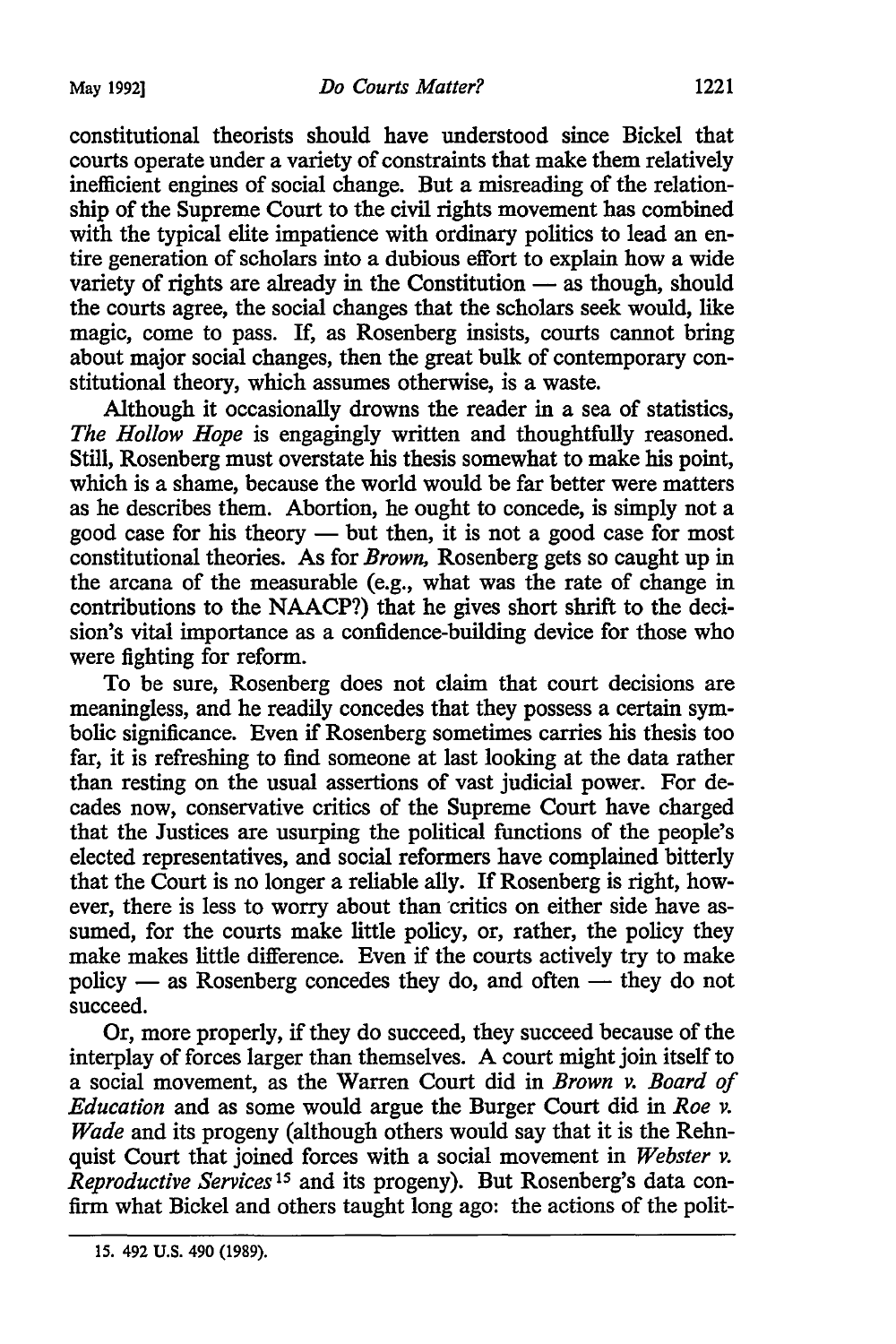ical branches of government ultimately determine whether society changes or not. The courts, acting alone, change almost nothing.

It must not be forgetten, however, that the courts can do a great deal to *stymie* change — a point that Rosenberg mentions (pp. 15-16) but does not emphasize. During the thirty-two years of what is known today as the *Lochner* era, the Supreme Court struck down one piece of economic regulatory legislation after another, hindering the Progressive movement, and, for several years, the New Deal. In the long run, the proponent of the Constrained Court thesis might respond, the popular will prevailed, and the Justices finally sustained broad government powers to intervene in the economy. But, in Keynes' famous phrase (imported into the constitutional dialogue by Robert Bork), in the long run we will all be dead. 16 In the short run, contra Rosenberg, courts *do* matter, and they matter a lot, even if they are far more powerful as brakes than as engines.

Nowadays, government power is generally conceded to be plenary in the absence of a specific claim of right. Where government regulation is most popular, mainly in the realm of the economy, there are few surviving rights to be interposed, and, thus, few opportunities for the Justices to slow things down.17 So commentators who decry the fact that the Justices are no longer reliable allies are thinking mostly of the cases in which the Court is asked to serve as engine - for example, *Bowers v. Hardwick*<sup>18</sup> - but refuses to do so.

Elsewhere, I have argued that the result in *Bowers* is not defensible as long as *Griswold v. Connecticut* 19 is good law.20 And yet, if Rosenberg is right, the judicial choice to surrender its role as engine of social reform should not bring about the loud cries of doom that it does. There is no logically necessary relationship between the courts and social reform. Those who seek to change the world should seek what allies they can find; they should not be seduced by what is rapidly becoming ancient history into thinking that the Court is the most important branch to capture.

For a brief moment of the nation's history, bounded roughly by *Brown* and *Roe,* the Supreme Court was a reliable ally of those who style themselves progressive. This period, which did not even last two decades, has changed the way America thinks about its courts, and, in consequence, has changed the way that those who want to change America think about its courts, too. But for most of the nation's his-

<sup>16.</sup> Robert H. Bork, *Styles in Constitutional Theory,* 26 S. TEX. L.J. 383, 390 (1985).

<sup>17.</sup> First Amendment rights are notable exceptions, for regulation of speech seems as popular as ever, all across the political spectrum.

<sup>18. 478</sup> U.S. 186 (1986).

<sup>19. 381</sup> U.S. 479 (1965).

<sup>20.</sup> *See* Stephen L. Carter, *The Inaugural Development Fund Lectures: Scientific Liberalism, Scientistic Law,* 69 OR. L. REV. 471, 483-84 (1990).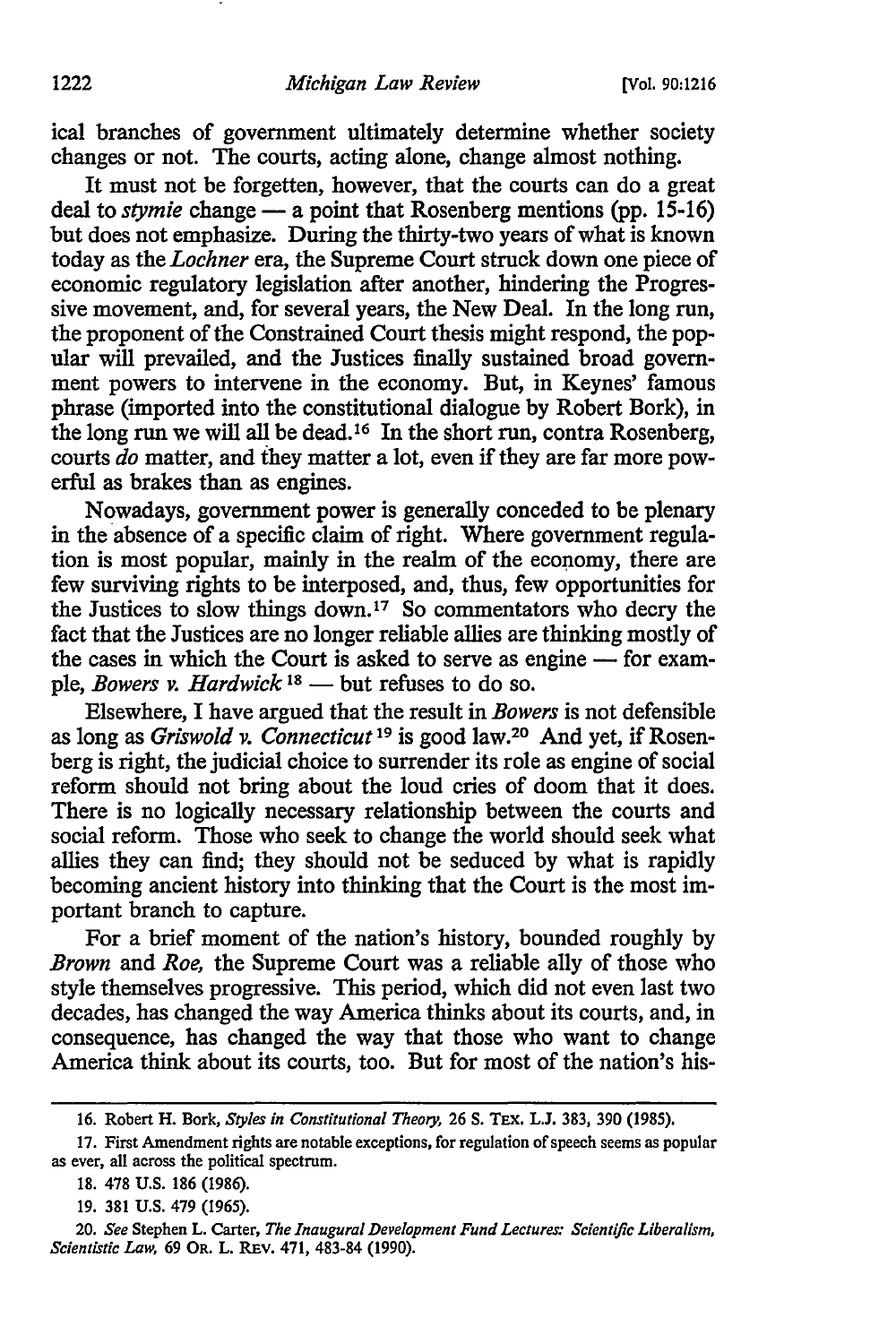tory, the Justices have been indifferent to social change or have worked to prevent it. Any other mindset would be surprising. Courts, like the law they interpret, are backward-looking, which renders judges essentially conservative creatures. In other words, it is *Brown,*  for all its shining glory, that was the historical accident; the more recent jurisprudence, dismal though it often is, represents business as usual.

For nearly all of the nation's history, those who wanted to change America have stubbornly avpided the courts. True, reformers caught a break when Charles Hamilton Houston and William Hastie, two of the canniest legal minds of this century, devised an antisegregation strategy that paid fealty to the law's own conservatism by appealing to values that judges were scarcely able to deny, and Thurgood Marshall, among the greatest of oral advocates, led the legal team that was able to make it persuasive. But not every cause, even every good one, can craft an argument that so sounds in established legal principle. Sometimes, the principles the courts would need to embrace to give judgment are simply too outlandish, too unconnected to anything resembling "law." Recent efforts to avoid this truth by treating law as mere arbitrary power and bounds on judicial discretion as illusory often read less like serious analysis than like sour grapes.

It may be just as well if the Supreme Court turns out to matter less than was once thought. We live in an era in which it is thought peculiar when potential Justices correctly insist that judicial independence forbids discussing with the Senate Judiciary Committee their views on issues likely to come before the Court  $-$  even though the only nominee ever to hold such discussions in any detail, Robert Bork, was defeated. That the Senators inquire is hardly surprising, since the last two Presidents have been so candid in their ideological crusades to staff the federal courts with judges who will vote as their Administration prefers. But partisan battles over which way judges should promise to vote have little to do with principle and nothing to do with law. Liberalism once stood for an ideal of judging as an activity beyond ordinary politics. Nowadays, however, it too often stands for electing legislators in the guise of selecting judges.

We live in an era, moreover, when serious charges of sexual harassment against a Supreme Court nominee are treated as just another  $\alpha$  occasion for partisanship  $-$  and, in particular, as a chance for conservatives to prove their ideological bona tides by doing their best to trash the accuser rather than making even a colorable effort to investigate the actual charges. Once upon a time, conservatism stood for a certain decorum in public officials and certain standards of conduct in public and private life. Nowadays, however, it too often stands only for winning, at whatever cost to truth might be necessary  $-$  and, in